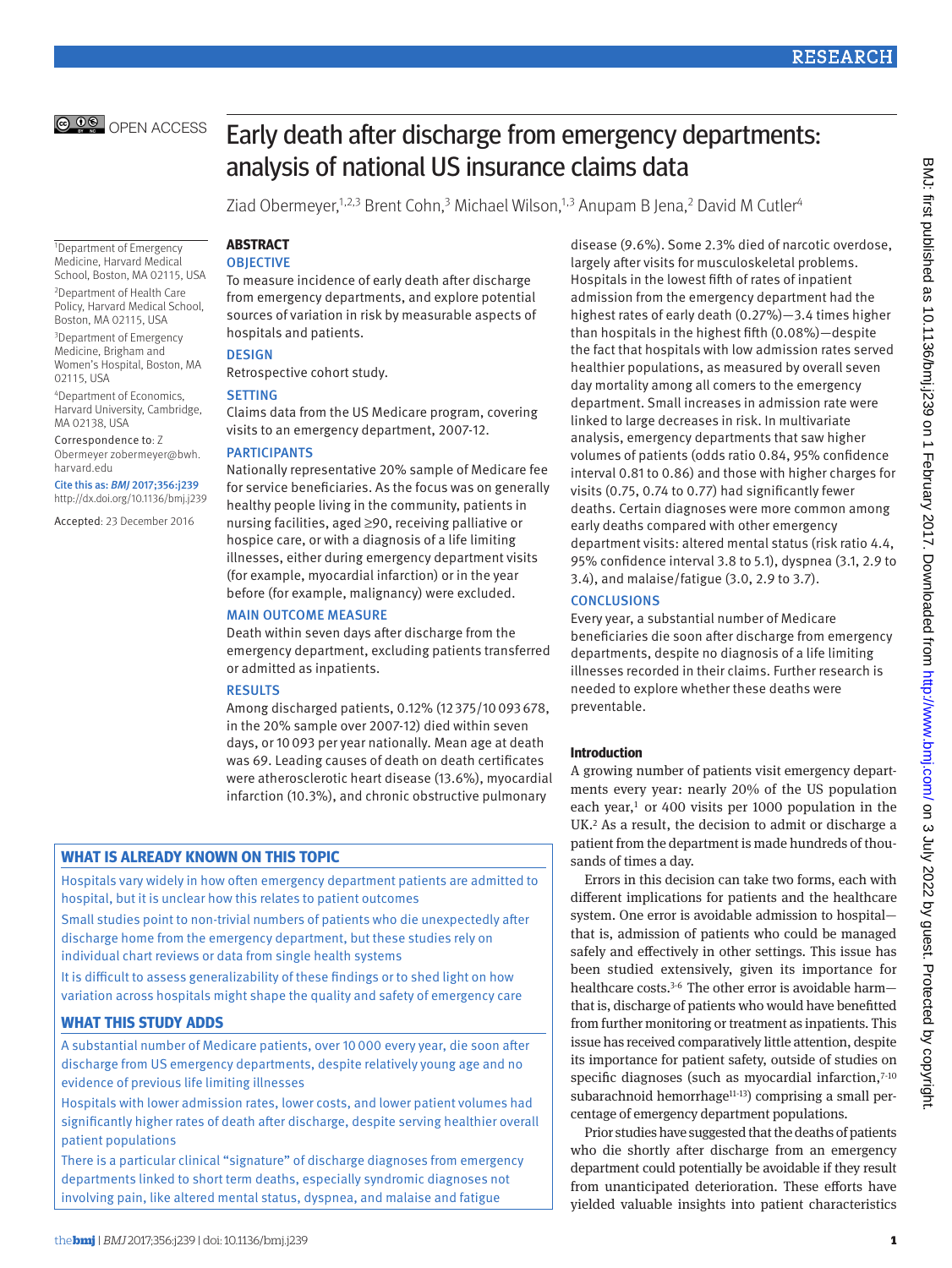linked to early death, such as atypical presentations of acute illnesses $1415$  or injuries in the elderly.<sup>16</sup> This is timely given increasing attention to the issue of diagnostic error.17-20

Existing studies, however, rely on painstaking review of individual charts or data from single health systems. This makes it difficult to assess generalizability of findings or to understand the incidence of early death after discharge nationally. Nor can such studies shed light on how variation across hospitals might shape the quality and safety of emergency care. A key example here is variation in the rate of inpatient admission from an emergency department: while this metric is commonly used to assess the extent of low value hospital care,  $62122$ it has not, to our knowledge, been shown to affect patient outcomes.

To fill this gap, we performed the first nationally representative study of early death after discharge from an emergency department in patients living in the community, using US Medicare claims linked to death certificates. Clearly, administrative data cannot offer conclusive evidence on whether such deaths resulted from error. Instead, we hoped to identify clinical and health systems factors linked to potentially unexpected death as a starting point for future study. Understanding of these sentinel events will become increasingly important as policy and quality incentives drive health systems to reduce rates of admission to hospital from the emergency department.

# **Methods**

#### Study population and outcome

From a nationally representative 20% sample of Medicare claims, we identified fee for service beneficiaries with visits to emergency department in 2007-12.<sup>23</sup> We excluded those with nursing facility claims in the month before their visit to focus on active patients living in the community who were attending the department for acute problems. Table A in appendix 1 provides further details.

Our primary outcome was death within seven days after discharge from emergency departments, as in prior studies.14-16 <sup>24</sup> 25 People admitted as inpatients, transferred out of the department, or discharged to palliative care or a hospice were ineligible for the outcome. In many US emergency departments, patients who require a period of observation for diagnostic testing or monitoring are billed under a specific "observation status." These patients are subsequently discharged or formally admitted as inpatients, and, for the purposes of this study, we classified patients by this ultimate disposition (that is, admitted or discharged). Observation can happen either in units based in the emergency department or in other hospital departments; as Medicare claims did not distinguish by location, we considered these together. Seven day mortality was chosen based on the assumption that discharged patients were deemed to be at low risk of acute deterioration, such that no immediate testing or treatment was required, and they would be able to return to care if they worsened. Discharged patients should thus resemble generally healthy patients, with similarly low baseline risk of mortality, and early death would be a potentially unanticipated adverse event—though by no means evidence of error or poor care.

#### Life limiting illnesses

Of course, in patients with known life limiting illnesses diagnosed in the emergency department or before, death after discharge could have been fully anticipated: poor prognosis can limit utility of admission, or patients might simply prefer to avoid admission. We attempted to exclude such visits in several ways. First, we excluded beneficiaries aged ≥90, who often have incurable conditions<sup>26</sup> and DNR ("do not resuscitate") or "do not hospitalize" orders.<sup>27</sup> Second, we excluded those with any claims for hospice or palliative care over the year before visits. Given the fee for service structure of the US healthcare system, providers have a strong incentive to report all patient encounters to insurers; thus it is traditionally assumed<sup>28</sup> (though difficult to verify) that nearly all care is captured in claims. This assumption applies only to formally coded encounters and would not identify patients who were tacitly rather than formally receiving care oriented to palliation.

As a result, it is likely that such coarse criteria alone are insufficient for identifying patients with a poor prognosis. We thus also broadly excluded discharged patients with conditions that, when diagnosed, implied provider awareness of potentially poor near term prognosis and thus a deliberate decision to discharge despite known risk of mortality. To do so, we convened a panel of three emergency physicians to identify diagnoses indicating life limiting disease: chronic conditions diagnosed in the year before visits—for example, malignancies—and acute conditions diagnosed in the emergency department typically requiring inpatient management—for example, myocardial infarction (see table B in appendix 1). We did not exclude acute conditions for which outpatient management is reasonable in appropriately risk stratified patients—for example, pneumonia.29 30 Initial inter-rater agreement (κ) was 0.81. Disagreements were resolved by consensus.

# Descriptive analyses

After estimating incidence of early death after discharge over the study period, we determined cause of death by linking claims to death certificates. This was last possible in 2008, after which the Medicare administration disallowed linkage. We thus used the subset of 2007-08 visits (n=3 197 209) to tabulate cause of early deaths after discharge (n=4273); deaths from 2009-12 were excluded from these analyses. While these data are often inaccurate for assigning specific cause of death,<sup>31 32</sup> they can be useful for ascertaining broader categories of causes.33

# Hypothesis testing

We explored several hypotheses regarding potential sources of variation in early mortality rates.

*Temporal variation*—We hypothesized that risk of mortality would vary over the year after visits to an department, with the influence of care most apparent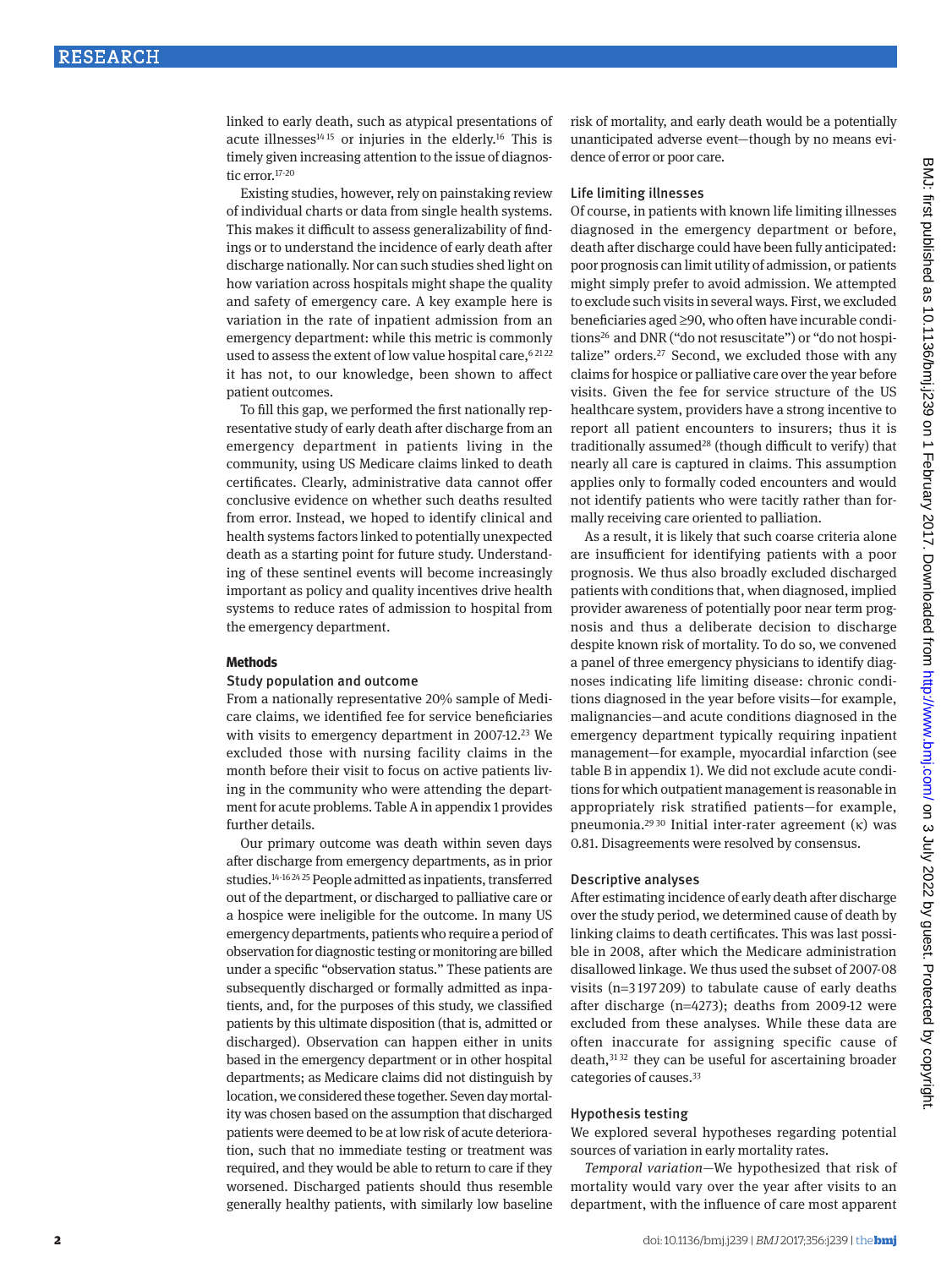soon after visits, and the influence of patients' underlying conditions more or less constant over the year. As observed evolution of risk might itself vary as a function of hospitals' admission rates (calculated as fraction of Medicare patients admitted, similar to previous studies that used Medicare data as a proxy for hospital level metrics<sup>34-36</sup>), we inspected trends separately by fifth of admission rate. We then calculated weekly mortality for discharged and admitted patients, excluding hospitals with <100 visits annually because of unstable rates.

*Hospital level variation*—We explored additional potential correlates of early mortality at the hospital level, focusing on the first week after discharge. We investigated correlation of risk with urban versus rural location and by academic status based on data from the American Hospital Association. As hospital case mix could affect both early death after discharge and early death after admission, we explored correlations of hospital factors with both.

To more systematically explore factors linked to early death after discharge, we regressed our outcome on two sets of variables: first, hospital level factors including location, annual Medicare volume of the emergency department (that is, by number of Medicare visits to emergency departments by hospital year, calculated from the 100% inpatient and outpatient files), and the amount charged by the hospital for the visit, as a measure of the complexity and amount of care delivered. Second, we controlled for case mix across hospitals by including demographics, eligibility for Medicaid (a proxy for low income), mean income at postal code level, patient comorbidities over the year before visits,<sup>37</sup> and fixed effects for year, season, and weekend. As only discharged patients could experience the outcome, we also controlled for hospital admission rate. We clustered standard errors by hospital.

Our first analysis included all patients presenting to emergency departments—that is, both discharged or admitted—to determine which factors, among all patients seen in the department, were associated with early death after discharge? We also present an alternative strategy, in which we included only discharged patients. This answers a different question: among patients whom doctors decided to discharge, which factors are associated with higher risk? This is appealing because only discharged patients are eligible for the outcome; its disadvantage lies in selecting patients for inclusion based on physician judgment, which might vary across hospitals. This limits generalizability to all emergency department patients and also means that departments with higher rates of admission were under-represented, which could bias coefficients. We thus view the first model as preferable.

*Diagnostic variation*—Finally, we hypothesized that risk of death after discharge would vary across grouped38 diagnoses in the emergency department. We calculated risk ratios by diagnosis (primary discharge diagnosis for discharged patients, admitting diagnosis for admitted patients), comparing diagnosis incidence among early deaths after discharge with incidence among all other visits.

#### Statistical packages

All analyses were performed in Stata (version 14.0; StataCorp) and R (version 3.2.3; Foundation for Statistical Computing).

#### Patient involvement

No patients were involved in setting the research question or the outcome measures, nor were they involved in developing plans for design or implementation of the study. No patients were asked to advise on interpretation or writing up of results. There are no plans to disseminate the results of the research to study participants or the relevant patient community. Our interest in poor short term outcomes after ED visits, however, was informed by patients' priorities, experiences, and preferences.

#### **Results**

### Descriptive analyses

In a nationally representative 20% sample Medicare beneficiaries, we identified 28086293 visits to an emergency department over 2007-12. We excluded 12091966 (43%), mostly because of life limiting illnesses diagnosed in the department (such as acute myocardial infarction) or illness diagnosed in the year before the visits (such as malignancy); age ≥90; and non-fee for service (see fig A in appendix 2). Table 1 shows baseline characteristics of remaining visits, of which 37% involved admission or transfer of the patient.

Among those discharged, 0.12% (12 375/10093678, in the 20% sample over 2007-12) died within seven days or 10093 per year nationally. Average age at death was 69; 50.3% were men, and 80.9% were white. There were small decreases in rates of early death after discharge from 2007-12, 4-5% annually (fig B in appendix 2).

Death certificates identified atherosclerotic heart disease (13.6%), acute myocardial infarction (10.3%), and chronic obstructive pulmonary disease (9.6%) as most common causes of death. Figure 1 shows top causes of death and their antecedent diagnoses on discharge. Narcotic overdose was the eighth most common cause of death (2.3%); the most common antecedent discharge diagnoses were back pain (15%) and superficial injuries (10%).

#### Temporal variation

Figure 2 shows the evolution of weekly risk of mortality over the year after emergency department visits, by fifth of rate of admission from department to inpatient. Among admitted patients, mortality was highest in the first weeks in all hospitals, then declined rapidly. Among discharged patients, by contrast, evolution of risk varied by admission rate. In hospitals in the highest fifth of admission rates, discharged patients had low mortality soon after discharge compared with the remainder of the year. In hospitals in the lowest fifth of admission rates, conversely, discharged patients had higher—not lower—early mortality; rates then declined over the course of the year.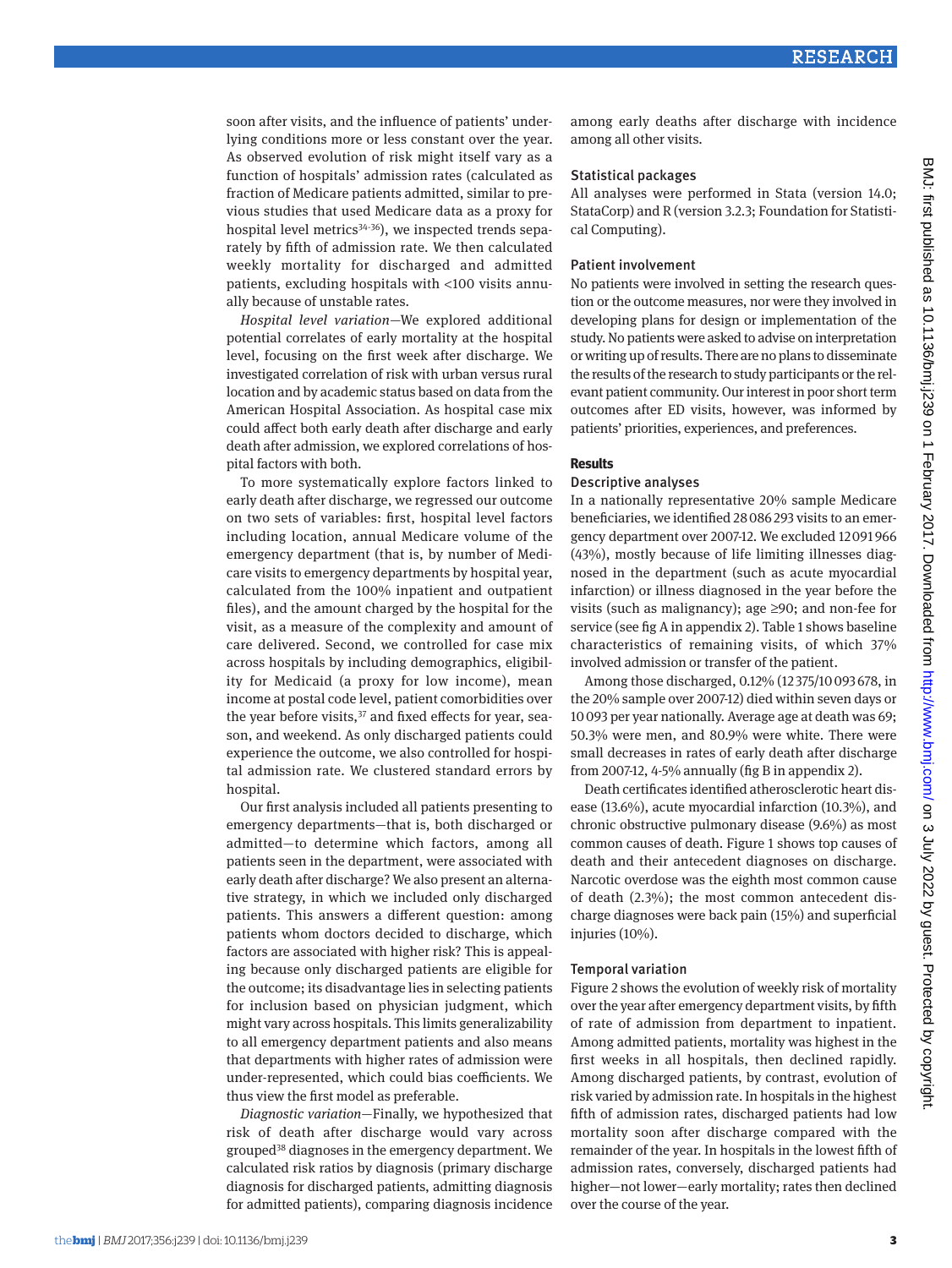Table 1 | Basic demographic and medical characteristics of Medicare patients' visits to emergency department, 2007-12, by disposition (admitted or transferred versus discharged), with 95% confidence intervals

| Variable                                  | Admitted or transferred<br>$(n=5867649)$ | <b>Discharged</b><br>$(n=10093678)$ | <b>Difference</b><br>(admitted v discharged)* |
|-------------------------------------------|------------------------------------------|-------------------------------------|-----------------------------------------------|
| Demographics                              |                                          |                                     |                                               |
| Mean age on day of visit (years)          | 69.8 (69.7 to 69.8)                      | 62.2 (62.2 to 62.2)                 | 7.6 (7.5 to 7.6)                              |
| Women (%)                                 | 55.2 (55.2 to 55.2)                      | 59.5 (59.5 to 59.6)                 | $-4.3$ ( $-4.3$ to $-4.3$ )                   |
| White (%) <sup>+</sup>                    | 79.7 (79.7 to 79.7)                      | 76.2 (76.2 to 76.2)                 | 3.6 (3.5 to 3.6)                              |
| Rural (%)                                 | 3.7 (3.7 to 3.8)                         | 6.7 (6.7 to 6.7)                    | $-2.9$ $(-3.0$ to $-2.9)$                     |
| Mean income (\$) <sup>#</sup>             | 67389 (67368 to 67410)                   | 64394 (64379 to 64408)              | 2995 (3020 to 2970)                           |
| Comorbidities (% unless marked otherwise) |                                          |                                     |                                               |
| Mean summed score <sup>§</sup>            | 3.7 (3.7 to 3.7)                         | $2.0$ (2.0 to 2.0)                  | 1.7 (1.7 to 1.7)                              |
| Alcohol abuse                             | 4.0 (3.9 to 4.0)                         | $4.6$ (4.6 to 4.7)                  | $-0.7$ ( $-0.7$ to $-0.7$ )                   |
| Any tumor                                 | 40.2 (40.1 to 40.2)                      | 25.1 (25.1 to 25.1)                 | 15.0 (15.0 to 15.1)                           |
| Cardiac arrhythmias                       | 22.7 (22.7 to 22.7)                      | 38.7 (38.6 to 38.7)                 | $-16.0$ ( $-16.0$ to $-15.9$ )                |
| Chronic pulmonary disease                 | 39.7 (39.7 to 39.7)                      | 31.5 (31.4 to 31.5)                 | 8.2 (8.2 to 8.3)                              |
| Coagulopathy                              | 9.9 (9.9 to 9.9)                         | $5.2$ (5.1 to 5.2)                  | 4.7 (4.7 to 4.8)                              |
| Complicated diabetes                      | 21.5 (21.4 to 21.5)                      | 12.9 (12.9 to 12.9)                 | 8.5 (8.5 to 8.6)                              |
| Congestive heart failure                  | 40.6 (40.6 to 40.7)                      | 20.0 (20.0 to 20.0)                 | 20.6 (20.6 to 20.7)                           |
| Deficiency anemias                        | 40.2 (40.1 to 40.2)                      | 25.1 (25.1 to 25.1)                 | 15.0 (15.0 to 15.1)                           |
| Dementia                                  | O <sup>1</sup>                           | $\bigcap$                           | $\bigcap$                                     |
| Fluid and electrolyte disorders           | 36.7 (36.7 to 36.7)                      | 22.1 (22.1 to 22.1)                 | 14.6 (14.5 to 14.6)                           |
| Hemiplegia                                | $4.2$ (4.2 to 4.2)                       | $2.2$ (2.2 to 2.2)                  | 2.0 (1.9 to 2.0)                              |
| <b>HIV/AIDS</b>                           | $0.8$ (0.8 to 0.8)                       | $1.0$ (1.0 to 1.0)                  | $-0.2$ ( $-0.2$ to $-0.2$ )                   |
| Hypertension                              | 79.3 (79.3 to 79.4)                      | 68.2 (68.2 to 68.3)                 | 11.1 (11.0 to 11.1)                           |
| Liver disease                             | 5.9 (5.9 to 6.0)                         | 5.7 (5.7 to 5.8)                    | $0.2$ (0.2 to 0.2)                            |
| Metastatic cancer                         | O <sup>1</sup>                           | $\bigcap$                           | O <sup>1</sup>                                |
| Peripheral vascular disease               | 29.0 (29.0 to 29.1)                      | 15.7 (15.6 to 15.7)                 | 13.4 (13.3 to 13.4)                           |
| Psychosis                                 | 18.0 (18.0 to 18.0)                      | 22.5 (22.5 to 22.6)                 | $-4.6$ ( $-4.6$ to $-4.6$ )                   |
| Pulmonary circulation disorders           | 29.0 (29.1 to 29.0)                      | 15.6 (15.6 to 15.7)                 | 13.4 (13.3 to 13.4)                           |
| Renal failure                             | 26.7 (26.6 to 26.7)                      | 12.6 (12.6 to 12.7)                 | 13.9 (13.9 to 13.9)                           |
| Weight loss                               | 5.9 (5.9 to 5.9)                         | 2.2 (2.2 to 2.2)                    | 3.7 (3.7 to 3.7)                              |
| Healthcare use in year before visit (%)   |                                          |                                     |                                               |
| Inpatient admission                       | 40.1 (40.1 to 40.1)                      | 18.6 (18.6 to 18.6)                 | 22.1 (22.1 to 22.1)                           |
| Emergency department visit                | 15.5 (15.5 to 15.6)                      | 17.9 (17.9 to 18.0)                 | $-2.4$ $(-2.5$ to $-2.4)$                     |
| Clinic visit                              | 75.5 (75.4 to 75.5)                      | 75.4 (75.4 to 75.4)                 | $0.7$ (0.6 to 0.7)                            |
| Hospice                                   | O <sup>1</sup>                           | O                                   | 0 <sup>1</sup>                                |
| Palliative care                           | 0 <sup>1</sup>                           | 0 <sup>1</sup>                      | 0 <sup>1</sup>                                |

\*Given large sample size, some 95% confidence intervals are so small that they are not different from point estimate at reasonable number of significant digits. †Defined based on race variable in Medicare claims.

‡Based on home postal code.

§Combined comorbidity index combining Elixhauser and Charlson scores.<sup>37</sup>

¶By construction, based on exclusion criteria.

Fig 1 | Cause of death and antecedent discharge diagnoses from emergency departments. Association between most common primary discharge diagnoses and most common causes of death from death certificates, for subset of deaths from 2007-08 when death certificate data were available. Thickness of line is proportional to number of beneficiaries with given discharge diagnosis who later died of given cause (see table D in appendix 1 for further details)



# BMJ: first published as 10.1136/bmj.j239 on 1 February 2017. Downloaded from http://www.bmj.com/ on 3 July 2022 by guest. Protected by copyright BMJ: first published as 10.1136/bmj.j239 on 1 February 2017. Downloaded from <http://www.bmj.com/> on 3 July 2022 by guest. Protected by copyright.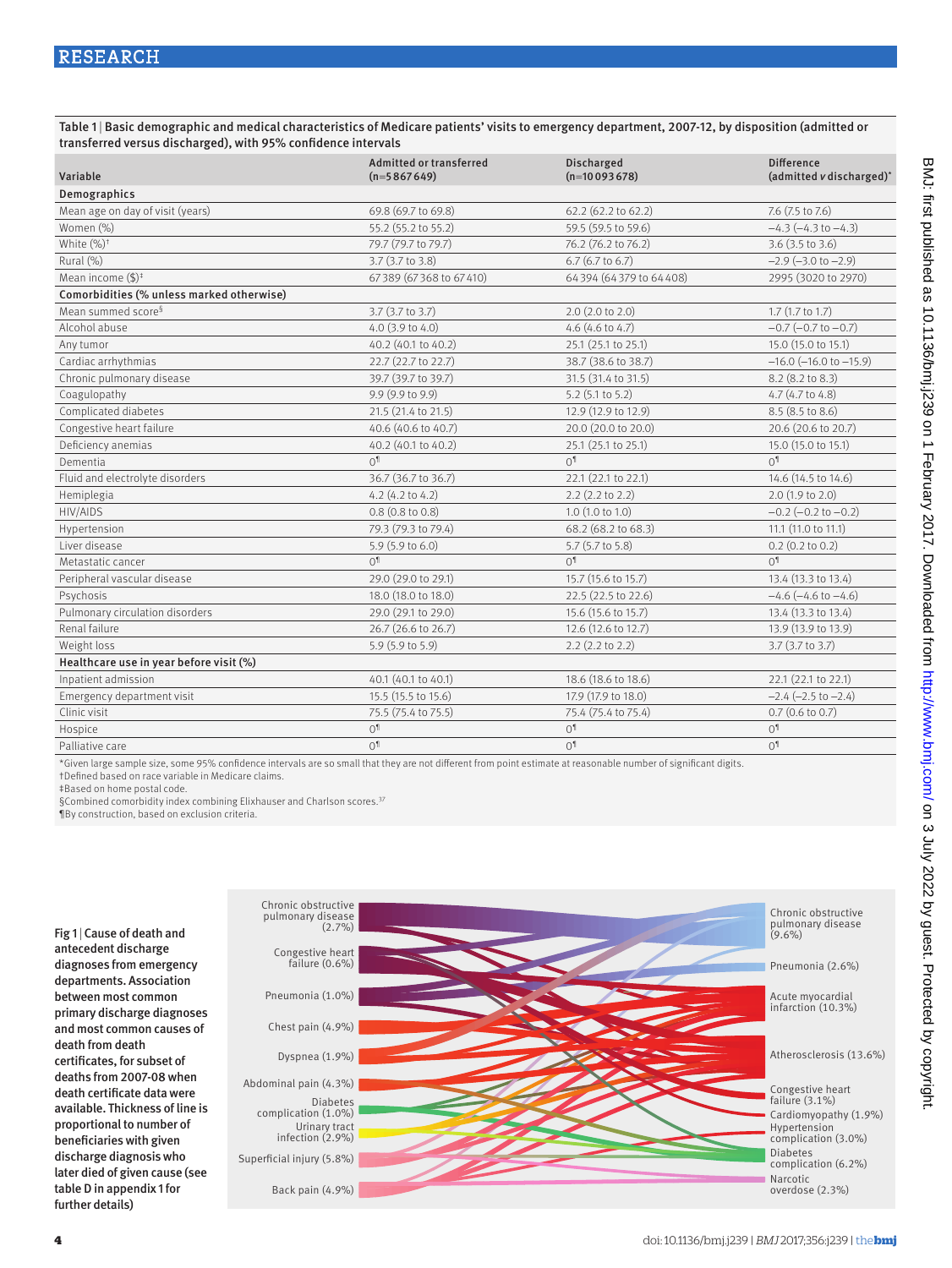



# Hospital level variation

Figure 3 focuses just on mortality in the first week after visits to an emergency department and its association with hospital level admission rate. Among discharged patients, mortality declined non-linearly with increasing admission rate. Hospitals in the lowest fifth of admission rates discharged 85% of patients, compared with 44% in the highest fifth (1.9 times more, 95% confidence interval 1.9 to 1.9). But the seven day mortality rate after discharge in hospitals in the lowest fifth was far higher: 3.4 times (0.27% *v* 0.08%; 95% confidence interval 3.3 to 3.3). Rural hospitals were over-represented in the lowest fifth of admission rates (33% *v* 17% of all hospitals), but most hospitals in this fifth were simply urban or suburban non-academic hospitals. Academic hospitals had high median admission rates (39%) and lower early death rates (0.06%).

Was this trend simply caused by bias? If emergency departments with low admission rates served sicker populations, discharged patients would have higher mortality rates—but this would reflect higher overall mortality rates from baseline patient factors, not because of care in the emergency department. Crucially, in this scenario, admitted patients in these hospitals should also have higher mortality. Thus inpatient mortality rates can help detect potential biases among discharged patients.

Figure 3 shows that inpatient mortality followed the exact opposite trend than expected if results were driven by baseline mortality rates. Hospitals with the

lowest admission rates had inpatient mortality 3.4 times lower (95% confidence interval 3.2 to 3.7) than the highest. When we combined admitted and discharged patients, overall seven day mortality rates for all comers to emergency departments were 71% lower in the hospitals with the lowest versus highest admission rates (0.3 *v* 1.0, 95% confidence interval 69% to 71%). Thus it seems unlikely that baseline population differences alone explained higher early death rates among hospitals with low admission rates.

Table 2 shows factors linked to our outcome via multivariate logistic regression, adjusted for demographics, comorbidities, time trends, and hospital admission rate (table C in appendix 1 gives the full results). Those who died early were older, more likely to be white and male, and lived in poorer areas. Hospitals with higher Medicare volumes had significantly fewer deaths (odds ratio 0.82, 95% confidence interval 0.80 to 0.85). Patients who visited hospitals with higher emergency department charges were significantly less likely to die (0.75, 0.74 to 0.77) versus all other visits; this coefficient was reversed (1.39, 1.32 to 1.36) in model 2 (including only discharged patients), probably reflecting higher complexity of deaths versus other discharged patients. Otherwise, models were similar.

#### Diagnostic variation

Figure 4 shows risk ratios for early death after discharge for the 20 most common diagnoses in the emergency department, calculated as the ratio of incidence of diagnosis among deaths versus all other visits (admitted and discharged). Patients with syndromic diagnoses like altered mental status (relative risk 4.4, 95% confidence interval 3.8 to 5.1), dyspnea (3.1, 2.9 to 3.4), and malaise and fatigue (3.0, 2.9 to 3.7) had the highest risks, followed by diagnoses for which patients at low risk can be managed as outpatients: congestive heart failure (1.8, 1.7 to 2.0), chronic obstructive pulmonary disease (1.6, 1.5 to 1.8), and pneumonia (1.6, 1.5 to 1.8). Interestingly, those with chest pain had among the lowest risks (0.8, 0.8 to 0.9).

#### **Discussion**

In this national analysis, we found that over 10000 Medicare beneficiaries each year died within seven days after being discharged from emergency departments, despite mean age of 69 and no obvious life limiting illnesses. For context, these deaths accounted for 1.7% of all non-hospice deaths in the Medicare fee for service population annually (see table D in appendix 1). Variability in mortality rates across hospitals was striking: hospitals with low patient volumes and lower admission rates had the highest rates of early death, and small increases in admission rates were linked to large decreases in risk—despite the fact that hospitals with low admission rates served emergency department populations with lower overall near term mortality.

These data should not be viewed as evidence of error. Indeed, some of the variation in outcomes we identified could be linked to the geographic and socioeconomic context of emergency care. First, access to resources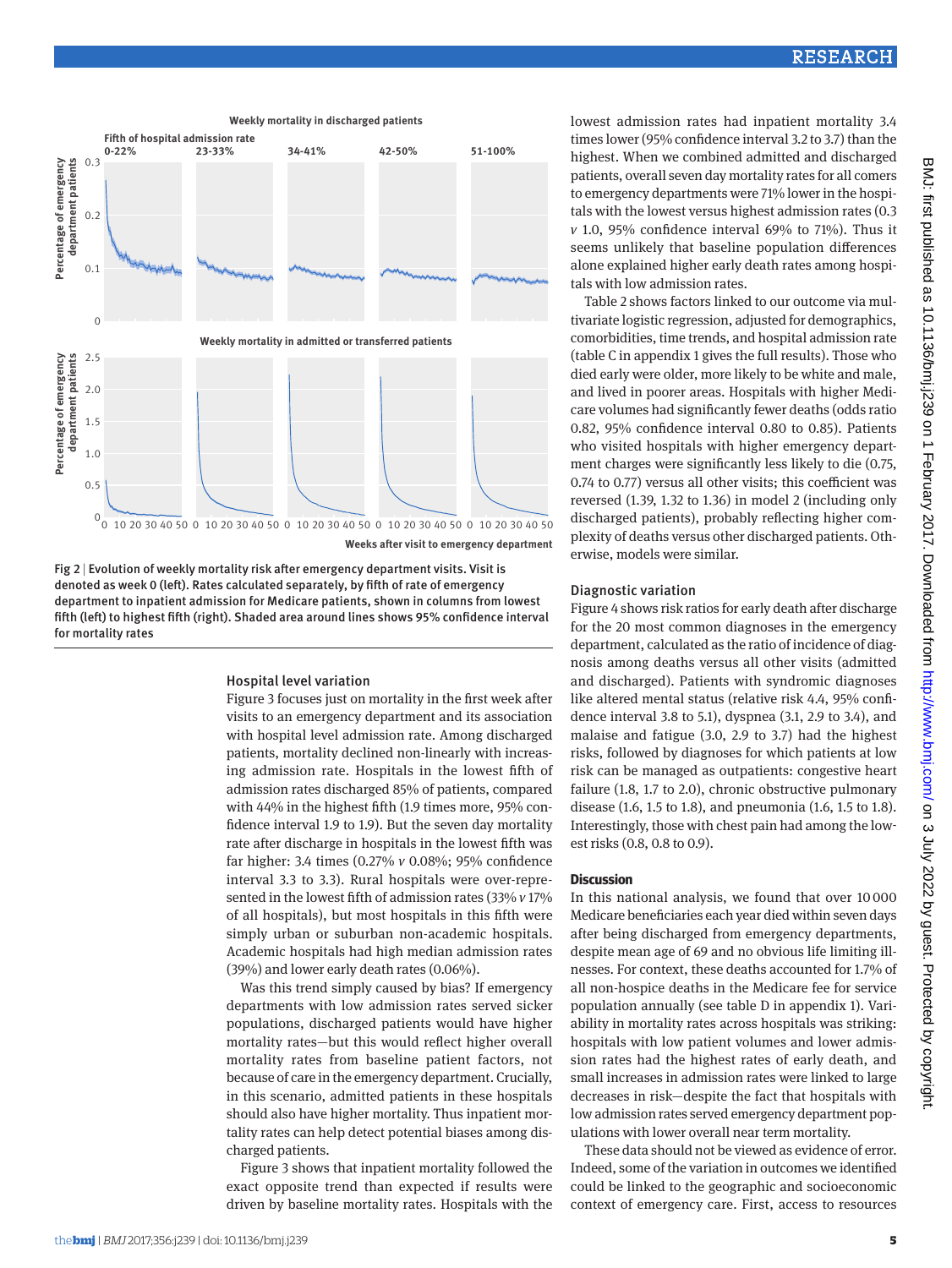# RESEARCH



Fig 3 | Association between seven day mortality rates and rates of inpatient admission from emergency departments. Rates calculated separately by hospital admission rate. Types of hospital based on data from American Hospital Association. CAH=critical access

varies dramatically across hospitals. For example, to admit patients from the emergency department in hospitals without dedicated internists staffing inpatient beds (hospitalists), emergency physicians must identify willing primary care physicians. These clinicians in turn must take time away from their busy schedules to make rounds on inpatients. The barriers imposed by such arrangements, in addition to a lack of consistent access to specialist consultation or diagnostic resources in the emergency department (such as cardiac ultrasonography, computed tomography), could contribute to worse outcomes in poorer hospitals and patients (T Putnam, personal communication, 2015). Second, patients attending emergency departments with higher mortality after discharge probably differed in important ways that we could not measure. For example, poor beneficiaries eligible for Medicaid can access taxi vouchers to facilitate follow up, but such transportation is generally far less accessible in rural areas, making patients less likely to obtain any scheduled follow-up care (T Putnam, personal communication, 2015). Importantly, while these factors can make sudden death more likely, they do not make it either unavoidable or any less tragic for patients and families.

What are the practical implications of these results? Clearly, not all patients can or should be admitted. But in low volume hospitals with low admission rates, and in patients with specific discharge diagnoses, seven day mortality levels were not trivial. While our study could not determine whether admission would prevent these deaths, it is possible that additional testing or monitoring—whether via admission, monitoring at home, or expedited outpatient follow-up—could have benefitted at least some patients.

This observation perhaps raises more questions than answers and thus suggests several important directions for future research. First, focused clinical audit studies of high risk patients at high risk hospitals could identify opportunities to improve systems of care—rather than to

Table 2 | Results of multivariate logistic regression investigating association between death in seven days after discharge and patient, emergency department, and visit level factors. Model 1 shows results with all patients presenting to departments included in analysis, irrespective of whether they were discharged or admitted. Model 2 includes only discharged patients. Both models control for hospital admission rate, patient comorbidities, and seasonal and temporal factors (see table C in appendix 1). Standard errors were clustered by hospital. Figures are odds ratios with 95% confidence interval and P values

|                                               | Model 1: all patients, admitted | Model 2: discharged            |
|-----------------------------------------------|---------------------------------|--------------------------------|
| Variable                                      | and discharged(n=15961327)      | patients only (n=10093678)     |
| <b>Patient factors</b>                        |                                 |                                |
| Age                                           | 1.02 (1.02 to 1.02); <0.001     | 1.03 (1.02 to 1.03); < 0.001   |
| Female                                        | $0.71$ (0.68 to 0.74); < 0.001  | 1.39 (0.62 to 0.67); <0.001    |
| Non-white                                     | $0.90$ (0.85 to 0.95); <0.001   | $0.84$ (0.80 to 0.89); < 0.001 |
| Mean income <sup>*</sup> (log)                | $0.78$ (0.73 to 0.83); < 0.001  | $0.72$ (0.68 to 0.77); <0.001  |
| Medicaid dual eligible                        | 1.01 (0.96 to 1.06); 0.792      | 1.01 (0.97 to 1.06); 0.607     |
| <b>Emergency department and visit factors</b> |                                 |                                |
| Visit charges (log)                           | $0.75$ (0.74 to 0.77); <0.001   | 1.39 (1.36 to 1.42); < 0.001   |
| Annual volume (log)                           | $0.82$ (0.79 to 0.85); < 0.001  | 0.84 (0.81 to 0.87);<0.001     |
| Rural location                                | 1.10 (0.98 to 1.24); 0.10       | 1.07 (0.96 to 1.20);0.226      |
|                                               |                                 |                                |

\*Based on home zip code.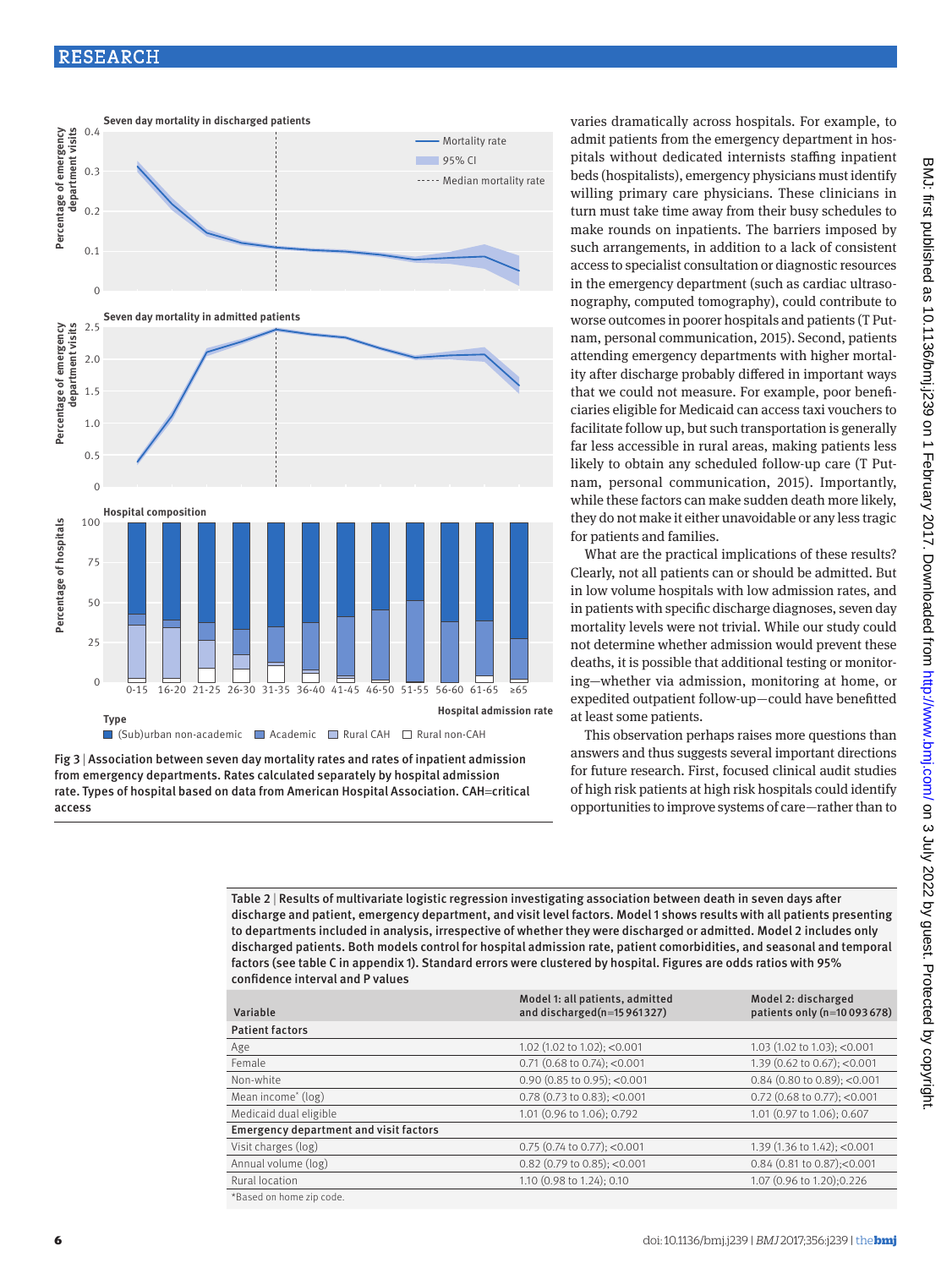

Fig 4 | Risk ratios (and 95% confidence intervals) for early death for 20 most common diagnoses in emergency departments. Incidence of each diagnosis among all patients (admission diagnosis for admitted patients, primary discharge diagnosis for discharged patients) shown in parentheses. Risk ratios calculated as ratio of incidence of diagnosis among early deaths after discharge *v* frequency among all other emergency department visits (admitted and discharged). Diagnoses grouped into four categories: formal pathophysiological diagnoses of disease (such as pneumonia); syndromic diagnoses, either involving pain (such as chest pain) or not involving pain (such as dyspnea); and diagnoses related to injuries, skin conditions (such as cellulitis) or musculoskeletal pain (such as muscle sprain)

> assign blame to individual providers.<sup>39</sup> Second, prospective clinical studies of specific presenting symptoms could be conducted, modeled on the original literature on missed myocardial infarction in patients with chest pain.7-10 We identified a particular "signature" of clinical diagnoses linked to early death after discharge: those with non-pain syndromes (such as dyspnea) were at highest risk, especially compared with pain syndromes (such as chest pain), as those with were cardiopulmonary diagnoses (such as pneumonia). It is tempting to engage in speculation here: patients in pain might command more physician attention than patients with vague symptoms, or specific low cost diagnostic tests (such as troponin concentration) or clinical pathways (as for chest pain) might play a role. Ultimately, however, careful prospective studies are the only way to elucidate the mechanisms underlying these findings. A third important line of research concerns gaps in knowledge on the value of hospital admission itself. Despite clinical decision rules for deciding on inpatient versus outpatient management of specific illnesses,<sup>29</sup> there is little evidence on the benefits of admission for nearly all emergency department patients. Economic analyses are needed to gauge the cost effectiveness of admission, balancing potential improvements in outcomes against cost. Generating such evidence need not involve randomized trials, but rather could exploit existing, plausibly random variation in the healthcare system to

measure the benefit and cost of admission for different patient groups.40 The role of financial incentives must also be explored: while all patients in this study were insured, supplementary insurance could increase the likelihood of admission and thereby decrease the risk of early death after discharge.

Finally, our results also have implications for ongoing policy efforts to reduce unnecessary admissions from the emergency department.<sup>41</sup> Unless extreme care is taken with selection of patients, these well intentioned efforts could put patients at risk. Policies designed to reduce overuse, whether in the setting of National Health Service budget constraints in the UK or the Affordable Care Act in the US, could exacerbate this problem. Novel metrics to track patient safety and diagnostic error—which are otherwise under-represented in existing quality measures $17$ —are urgently needed to aid policy makers in evaluating how changes in the broader healthcare system impact patient outcomes.

# Limitations

We used Medicare claims because of their broad coverage of US hospitals and the populations they serve. But claims data cannot conclusively identify preventable errors in care. Rather, our aim was to present the first national data on early death after discharge and to identify clinical and health systems factors linked to higher risk. We see this effort as a starting point for future research on patient safety in emergency departments, which has been surprisingly under-researched outside of specific diagnoses comprising a small minority of patients (such as myocardial infarction, stroke, subarachnoid hemorrhage, appendicitis).

We attempted to focus on potentially unexpected deaths by restricting our study to younger generally healthy patients living in the community with good overall prognoses. A particularly difficult task was exclusion of beneficiaries with diagnosed life limiting illnesses, in whom death was not unexpected. As there was, to our knowledge, no prior literature on this topic, we developed a list of ICD codes for this study: acute life threatening conditions diagnosed in the emergency department or chronic conditions diagnosed in the year before visits. While it was based on the judgment of experienced emergency physicians, this list was necessarily subjective. We attempted to be conservative, but some life limiting comorbidities might be omitted; alternatively, excluded diagnoses could be viewed as overly broad. For example, we excluded any beneficiaries with claims indicating any malignancy in the year before emergency department visits because cancer stage cannot be reliably determined from claims<sup>42</sup>; but this might exclude patients with good overall prognoses. Likewise, exclusion of pulmonary embolism might exclude seemingly low risk patients deliberately sent home from emergency departments. Finally, given differences in coding intensity and access to end of life care, patients in less well resourced areas might have been less likely to be excluded by these criteria; this is symptomatic of a broader, and as yet unsolved, problem with risk adjustment in administrative data.43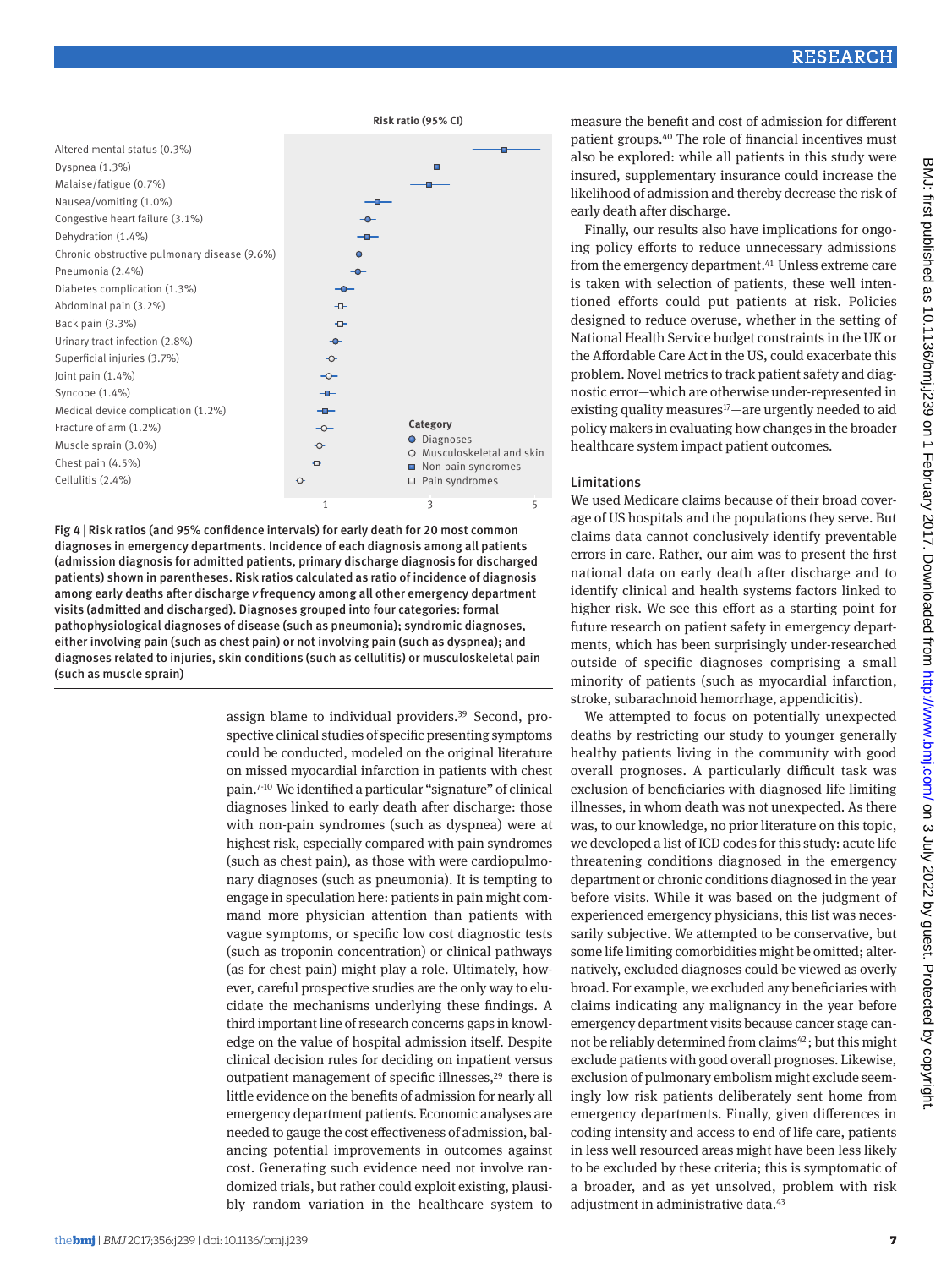Some deaths might have reflected "baseline" mortality after discharge from the emergency department. We view this as unlikely given observed variation in risk of mortality over time and across hospitals. Hospitals with higher admission rates seemed better able to triage high risk patients into hospital admission, rather than discharging them home: discharged patients had lower early mortality rates after visits than over the remainder of the year, while inpatients had higher early mortality. In lower admission rate hospitals, conversely, high risk patients were less likely to be admitted and more likely to be sent home. Such discharged patients had a far higher mortality in the days after visits than subsequently, while inpatients had a far lower early mortality than other hospitals. Together, these trends argue that early death after discharge was not simply a reflection of baseline mortality rates. Interestingly, this also suggests that hospitals with high admission rated do not admit indiscriminately: if high acuity inpatients were diluted with healthy patients who could have been discharged, inpatient mortality would fall, not rise, with admission rate (unless these hospitals were also killing their inpatients at dramatically higher rates).

#### Conclusion

Many Medicare beneficiaries die shortly after discharge from emergency departments, despite no obvious life limiting illnesses recorded in their claims. Hospitals with low admission rates and low patient volumes, and patients with high risk diagnoses at discharge, could represent targets for clinical research and quality improvement efforts.

We thank David Peak for participating in the expert panel to classify groups of ICD codes into acute and chronic life limiting diagnoses and for his thoughtful advice on this project; and Tim Putnam for providing extremely valuable insights into emergency care in rural hospitals.

Contributors: ZO designed the study, wrote the manuscript, and obtained funding. BC and ZO performed data analysis. DMC, ABJ, and MW contributed to the design of the study and writing of the manuscript. All authors had full access to all of the data (including statistical reports and tables) in the study and can take responsibility for the integrity of the data and the accuracy of the data analysis.

Funding: This research was supported by a grant from the Office of the Director of the National Institutes of Health (DP5 OD012161) to ZO and a grant from the Laura and John Arnold Foundation. This research was independent from funders. The funder had no role in the study design; in the collection, analysis, and interpretation of data; in the writing of the report; or in the decision to submit the article for publication. The views presented here are those of the authors and not necessarily those of the Laura and John Arnold Foundation, its directors, officers, or staff.

Competing interests: All authors have completed the ICMJE uniform disclosure form at www.icmje.org/coi\_disclosure.pdf and declare: no financial relationships with any organizations that might have an interest in the submitted work in the previous three years; no other relationships or activities that could appear to have influenced the submitted work.

Ethical approval: This study was approved by the institutional review boards of Partners HealthCare and the National Bureau of Economic Research.

Data sharing: No additional data available.

Transparency: The lead author affirms that the manuscript is an honest, accurate, and transparent account of the study being reported; that no important aspects of the study have been omitted; and that any discrepancies from the study as planned have been explained

This is an Open Access article distributed in accordance with the Creative Commons Attribution Non Commercial (CC BY-NC 3.0) license,

which permits others to distribute, remix, adapt, build upon this work non-commercially, and license their derivative works on different terms, provided the original work is properly cited and the use is non-commercial. See: http://creativecommons.org/licenses/ by-nc/3.0/.

- 1 Garcia TC, Bernstein AB, Bush MA. Emergency department visitors and visits: who used the emergency room in 2007?*NCHS Data Brief* 2010;38:1-8. http://www.cdc.gov/nchs/data/databriefs/db38.pdf.
- 2 Baker C. *Accident and Emergency Statistics*. House of Commons Library, 2015.
- Fisher ES, Wennberg JE, Stukel TA, et al. Associations among hospital capacity, utilization, and mortality of US Medicare beneficiaries, controlling for sociodemographic factors. *Health Serv Res* 2000;34:1351-62.
- Schuur JD, Venkatesh AK. The growing role of emergency departments in hospital admissions. *N Engl J Med* 2012;367:391-3. doi:10.1056/ NEJMp1204431.
- Joynt KE, Gawande AA, Orav EJ, Jha AK. Contribution of preventable acute care spending to total spending for high-cost Medicare patients. *JAMA* 2013;309:2572-8. doi:10.1001/jama.2013.7103.
- 6 Venkatesh AK, Dai Y, Ross JS, Schuur JD, Capp R, Krumholz HM. Variation in US hospital emergency department admission rates by clinical condition. *Med Care* 2015;53:237-44. doi:10.1097/ MLR.0000000000000261.
- Lee TH, Rouan GW, Weisberg MC, et al. Clinical characteristics and natural history of patients with acute myocardial infarction sent home from the emergency room. *Am J Cardiol* 1987;60:219-24. doi:10.1016/0002-9149(87)90217-7.
- Schor S, Behar S, Modan B, Barell V, Drory J, Kariv I. Disposition of presumed coronary patients from an emergency room. A follow-up study. *JAMA* 1976;236:941-3. doi:10.1001/ jama.1976.03270090035024.
- 9 Collinson PO, Premachandram S, Hashemi K. Prospective audit of incidence of prognostically important myocardial damage in patients discharged from emergency department. *BMJ* 2000;320:1702-5. doi:10.1136/bmj.320.7251.1702.
- 10 Pope JH, Aufderheide TP, Ruthazer R, et al. Missed diagnoses of acute cardiac ischemia in the emergency department. *N Engl J Med* 2000;342:1163-70. doi:10.1056/NEJM200004203421603.
- 11 Vermeulen MJ, Schull MJ. Missed diagnosis of subarachnoid hemorrhage in the emergency department. *Stroke* 2007;38:1216-21. doi:10.1161/01.STR.0000259661.05525.9a.
- 12 Kowalski RG, Claassen J, Kreiter KT, et al. Initial misdiagnosis and outcome after subarachnoid hemorrhage. *JAMA* 2004;291:866-9. doi:10.1001/jama.291.7.866.
- 13 Mayer PL, Awad IA, Todor R, et al. Misdiagnosis of symptomatic cerebral aneurysm. Prevalence and correlation with outcome at four institutions. *Stroke* 1996;27:1558-63. doi:10.1161/01.STR.27.9.1558.
- 14 Sklar DP, Crandall CS, Loeliger E, Edmunds K, Paul I, Helitzer DL. Unanticipated death after discharge home from the emergency department. *Ann Emerg Med* 2007;49:735-45. doi:10.1016/j. annemergmed.2006.11.018.
- 15 Gabayan GZ, Derose SF, Asch SM, et al. Patterns and predictors of short-term death after emergency department discharge. *Ann Emerg Med* 2011;58:551-558.e2. doi:10.1016/j.annemergmed.2011.07.001.
- 16 Kefer MP, Hargarten SW, Jentzen J. Death after discharge from the emergency department. *Ann Emerg Med* 1994;24:1102-7. doi:10.1016/S0196-0644(94)70239-X.
- 17 Institute of Medicine. *Improving Diagnosis in Health Care.*National Academies Press, 2015.
- 18 Wachter RM. Why diagnostic errors don't get any respect--and what can be done about them. *Health Aff (Millwood)* 2010;29:1605-10. doi:10.1377/hlthaff.2009.0513.
- 19 Newman-Toker DE, Pronovost PJ. Diagnostic errors--the next frontier for patient safety. *JAMA* 2009;301:1060-2. doi:10.1001/ jama.2009.249.
- 20 Singh H. Diagnostic errors: moving beyond 'no respect' and getting ready for prime time. *BMJ Qual Saf* 2013;22:789-92. doi:10.1136/ bmjqs-2013-002387.
- 21 Pines JM, Mutter RL, Zocchi MS. Variation in emergency department admission rates across the United States. *Med Care Res Rev* 2013;70:218-31. doi:10.1177/1077558712470565.
- 22 Capp R, Ross JS, Fox JP, et al. Hospital variation in risk-standardized hospital admission rates from US EDs among adults. *Am J Emerg Med* 2014;32:837-43. doi:10.1016/j.ajem.2014.03.033.
- 23 Research Data Assistance Center (ResDAC) U of M. How to Identify Hospital Claims for Emergency Room Visits in the Medicare Claims Data. http://www.resdac.org/resconnect/articles/144.
- 24 Gabayan GZ, Sun BC, Asch SM, et al. Qualitative factors in patients who die shortly after emergency department discharge. *Acad Emerg Med* 2013;20:778-85. doi:10.1111/acem.12181.
- 25 Gabayan GZ, Gould MK, Weiss RE, et al. Poor Outcomes After Emergency Department Discharge of the Elderly: A Case-Control Study. *Ann Emerg Med* 2016;68:43-51.e2. doi:10.1016/j. annemergmed.2016.01.007.